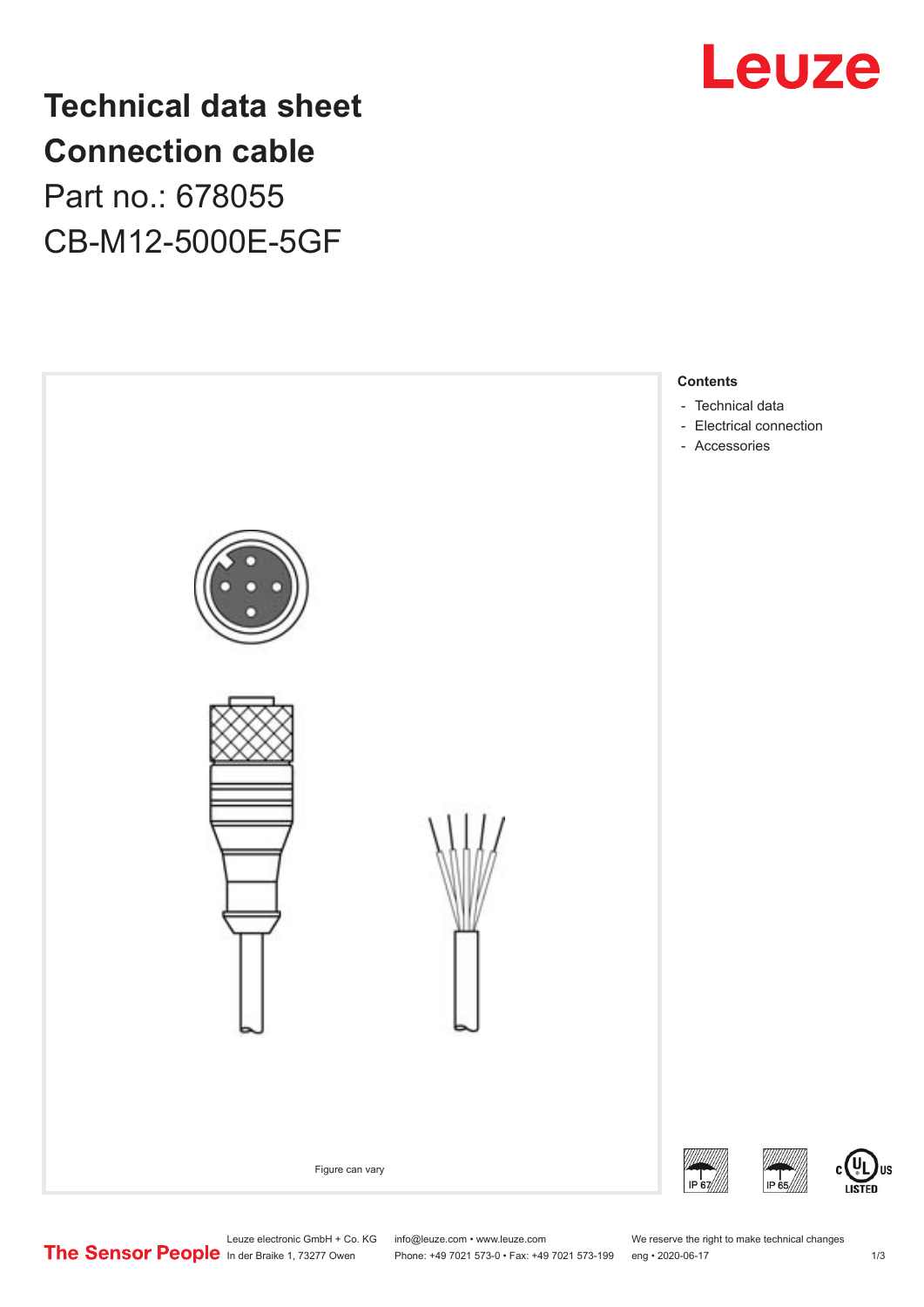# <span id="page-1-0"></span>**Technical data**

#### **Electrical data**

| Insulation grade |  |
|------------------|--|
| Insulation grade |  |

**Performance data**

**Operating voltage** Max. 60 V AC/DC

#### **Connection**

| <b>Connection 1</b>               |                                                                                                                                                                                                               |
|-----------------------------------|---------------------------------------------------------------------------------------------------------------------------------------------------------------------------------------------------------------|
| <b>Type of connection</b>         | Connector                                                                                                                                                                                                     |
| <b>Thread size</b>                | M12                                                                                                                                                                                                           |
| <b>Type</b>                       | Female                                                                                                                                                                                                        |
| Handle body material              | <b>PUR</b>                                                                                                                                                                                                    |
| No. of pins                       | $5 - pin$                                                                                                                                                                                                     |
| Encoding                          | A-coded                                                                                                                                                                                                       |
| Design                            | Axial                                                                                                                                                                                                         |
| Operating current per contact     | 4A                                                                                                                                                                                                            |
| Lock                              | Screw fitting, nickel-plated diecast zinc,<br>recommended torque 0.6 Nm, self-<br>locking                                                                                                                     |
| <b>Connection 2</b>               |                                                                                                                                                                                                               |
| <b>Type of connection</b>         | Open end                                                                                                                                                                                                      |
|                                   |                                                                                                                                                                                                               |
| <b>Cable properties</b>           |                                                                                                                                                                                                               |
| <b>Number of conductors</b>       | 5 Piece(s)                                                                                                                                                                                                    |
| Wire cross section                | $0.34 \, \text{mm}^2$                                                                                                                                                                                         |
| <b>AWG</b>                        | 22                                                                                                                                                                                                            |
| Sheathing color                   | <b>Black</b>                                                                                                                                                                                                  |
| <b>Shielded</b>                   | Yes                                                                                                                                                                                                           |
| Silicone-free                     | Yes                                                                                                                                                                                                           |
| Cable design                      | Connection cable (open on one end)                                                                                                                                                                            |
| Cable diameter (external)         | $6.3 \text{ mm}$                                                                                                                                                                                              |
| Cable length                      | 5.000 mm                                                                                                                                                                                                      |
| <b>Sheathing material</b>         | <b>PUR</b>                                                                                                                                                                                                    |
| Wire insulation                   | PP                                                                                                                                                                                                            |
| Properties of the outer sheathing | Free of CFC, cadmium, silicone, halogen<br>and lead, matt, low-adhesion, abrasion-<br>resistant, easily machine-processable                                                                                   |
| Resistance of the outer sheathing | Hydrolysis and microbe resistant, good<br>oil, gasoline and chemical resistance in<br>accordance with VDE 0472 part 803 test<br>B, flame retardant in accordance with UL<br>1581 VW1 / CSA FT1 / IEC 60332-1. |

IEC 60332-2-2

**Category 2 Insulation grade** IEC 60644-1

# **Leuze**

#### **Mechanical data**

| Width across flats                                                    | $13 \text{ mm}$ |
|-----------------------------------------------------------------------|-----------------|
| <b>Bending radius, flexible laying, min.</b> Min. 15 x cable diameter |                 |
| Bending radius, stationary laying, min. Min. 10 x cable diameter      |                 |
|                                                                       |                 |
| <b>Environmental data</b>                                             |                 |
| Ambient temperature, operation,<br>flexible use                       | $-25$ 80 °C     |
| Ambient temperature, operation,<br>stationary use                     | $-50$ 80 °C     |
| <b>Certifications</b>                                                 |                 |
| <b>Certifications</b>                                                 | c UL US         |
|                                                                       | UL              |
|                                                                       |                 |
| <b>Classification</b>                                                 |                 |
| <b>Customs tariff number</b>                                          | 85444290        |
| eC <sub>1</sub> @ss8.0                                                | 27279218        |
| eCl@ss 9.0                                                            | 27060311        |
| <b>ETIM 5.0</b>                                                       | EC001855        |
| <b>ETIM 6.0</b>                                                       | EC001855        |

# **Electrical connection**

#### **Connection 1**

| Type of connection            | Connector                                                                             |
|-------------------------------|---------------------------------------------------------------------------------------|
| <b>Thread size</b>            | M <sub>12</sub>                                                                       |
| <b>Type</b>                   | Female                                                                                |
| Handle body material          | <b>PUR</b>                                                                            |
| No. of pins                   | $5$ -pin                                                                              |
| Encoding                      | A-coded                                                                               |
| Design                        | Axial                                                                                 |
| Operating current per contact | 4A                                                                                    |
| Lock                          | Screw fitting, nickel-plated diecast zinc, recommended<br>torque 0.6 Nm, self-locking |